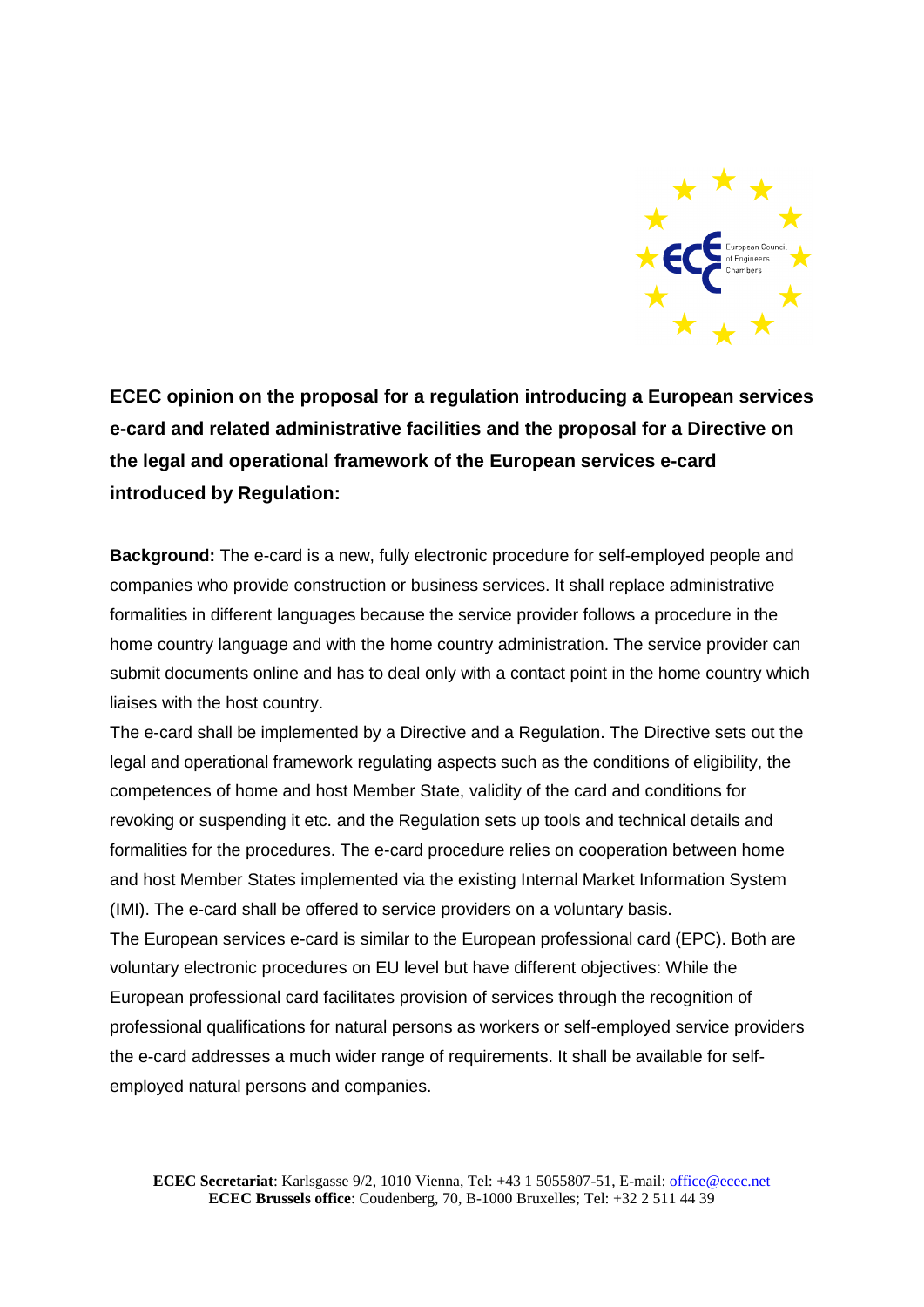**ECEC opinion:** The ECEC welcomes the idea to promote mobility within Europe and to better support services providers by offering them a simpler procedure for registration in the host Member State. Information research and fulfilment of national requirements for service provision in another Member State can indeed still be difficult for service providers.

However, In relation to the proposed introduction of a Services e-Card ECEC has a number of concerns:

## **Scope of services e-card / professional card:**

Although the Directive on the Recognition of Professional Qualifications is lex specialis and takes priority over the Services Directive under this proposal it is unclear if and how the PQD can take priority for regulating the mutual recognition of qualifications. It is not clear what the European Professional Card would cover and whether it would overlap with the new card. Engineering Services can be provided as a company or as a self-employed individual. As such the e-card would apply for engineering services. At the same time chartered Engineers such as e.g. Civil Engineers are a regulated profession and as such would fall under the Professional Card. It thus seems to be unclear what the adequate tool is for Chartered Engineers.

In case of application for a services e-card it seems to be unclear how professional recognition requirements are checked / fulfilled as the card focuses on less specific requirements. Therefore the ECEC sees a danger that the "Country of Origin" principle is introduced through the backdoor in regard to professional recognition.

## **The ECEC thus is of the opinion that this has to be clarified in more detail or otherwise that the services e-card should not be made applicable for regulated professions.**

## **Sovereignty of Member States**

Although the European Commission stresses that the substance of applicable rules is not touched by the procedure the danger of infringing the sovereignty of the Member States to determine the form of their own vocational qualifications is particularly apparent if - as is proposed - a co-ordinating authority (see Art. 12 of proposed Directive) has to check professional qualifications in the least possible time. It is intended that Services e-Cards would be issued automatically, unless the host Member State decides to veto the application